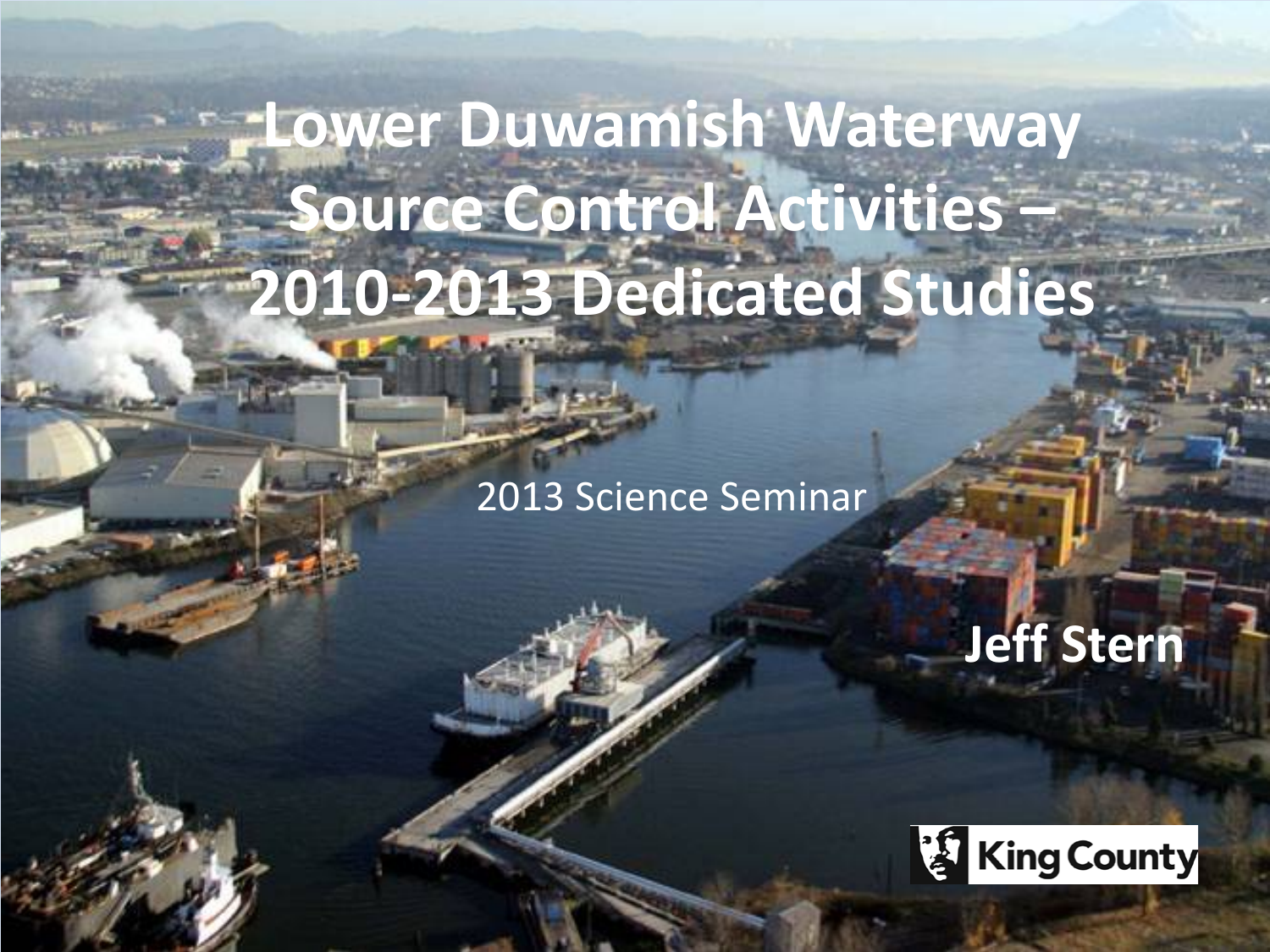# **Overview**

#### • Purpose and relationship to LDW cleanup process

- Adequately control sources to:
	- Allow cleanup to occur
	- Limit recontamination of the cleanup
	- Meet cleanup goals
- Ecology source control lead EPA lead on sediment cleanup
- Past Work and Approach
- Water and Land Resources Div. (WRLD) Source Control Studies
- Next Steps

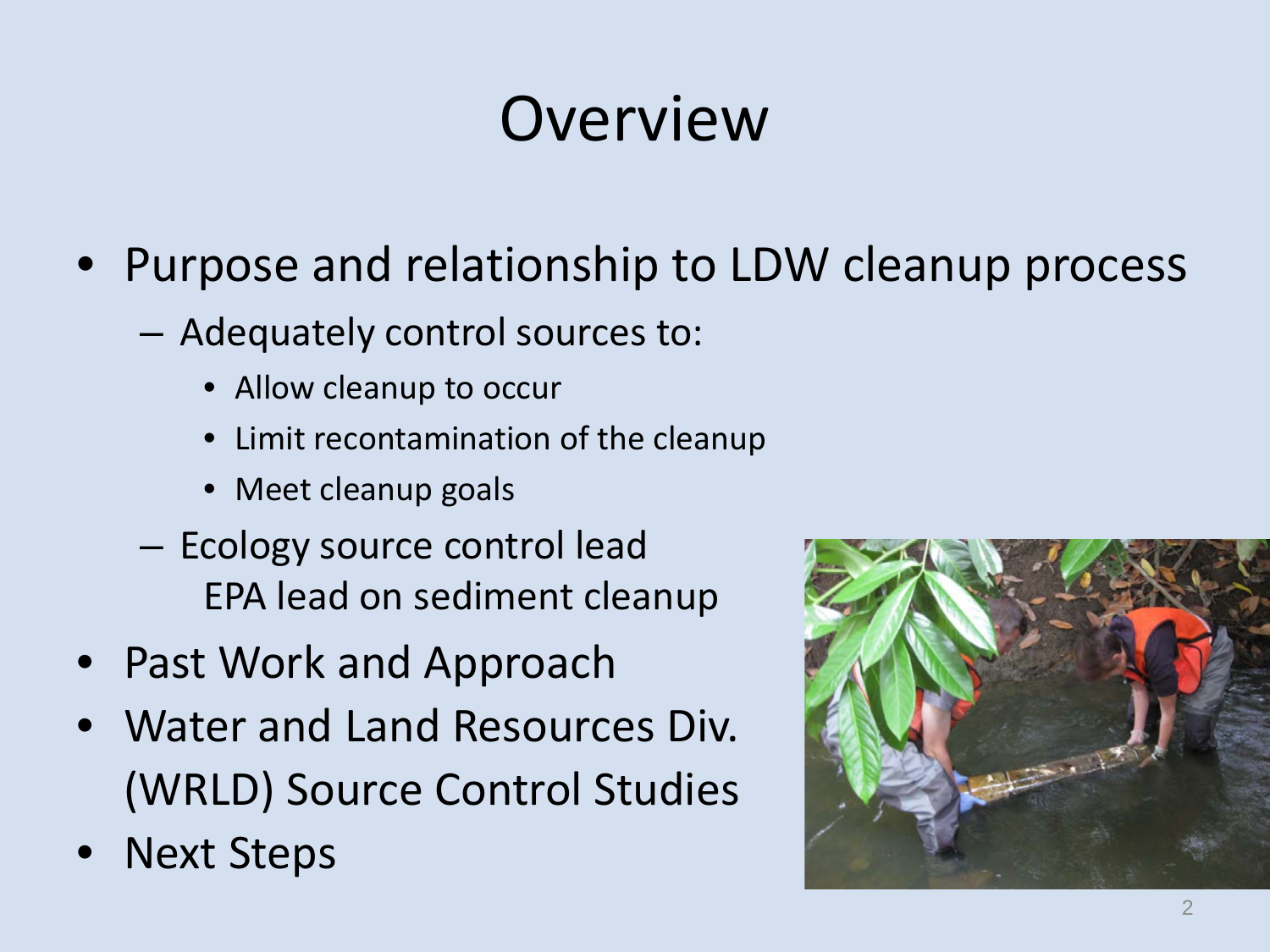# Past Work and Approach

- LDW Source Control Work Group
	- Plan and coordinate source control actions
	- Ecology, EPA, County (Industrial Waste, Airport, WLRD), Seattle Public Utilities, Port, Tukwila
- Joint Inspection Program  $\rightarrow$  Duwamish Inspectors Group
	- Develop one-stop site inspections and define follow-up authority
	- Ecology water quality and cleanup programs, Seattle Public Utilities, Industrial Waste , WLRD
- Studies
	- Phthalates source study
	- CSO input chemical characterization
	- Air deposition in the LDW
	- Key manhole and industrial user survey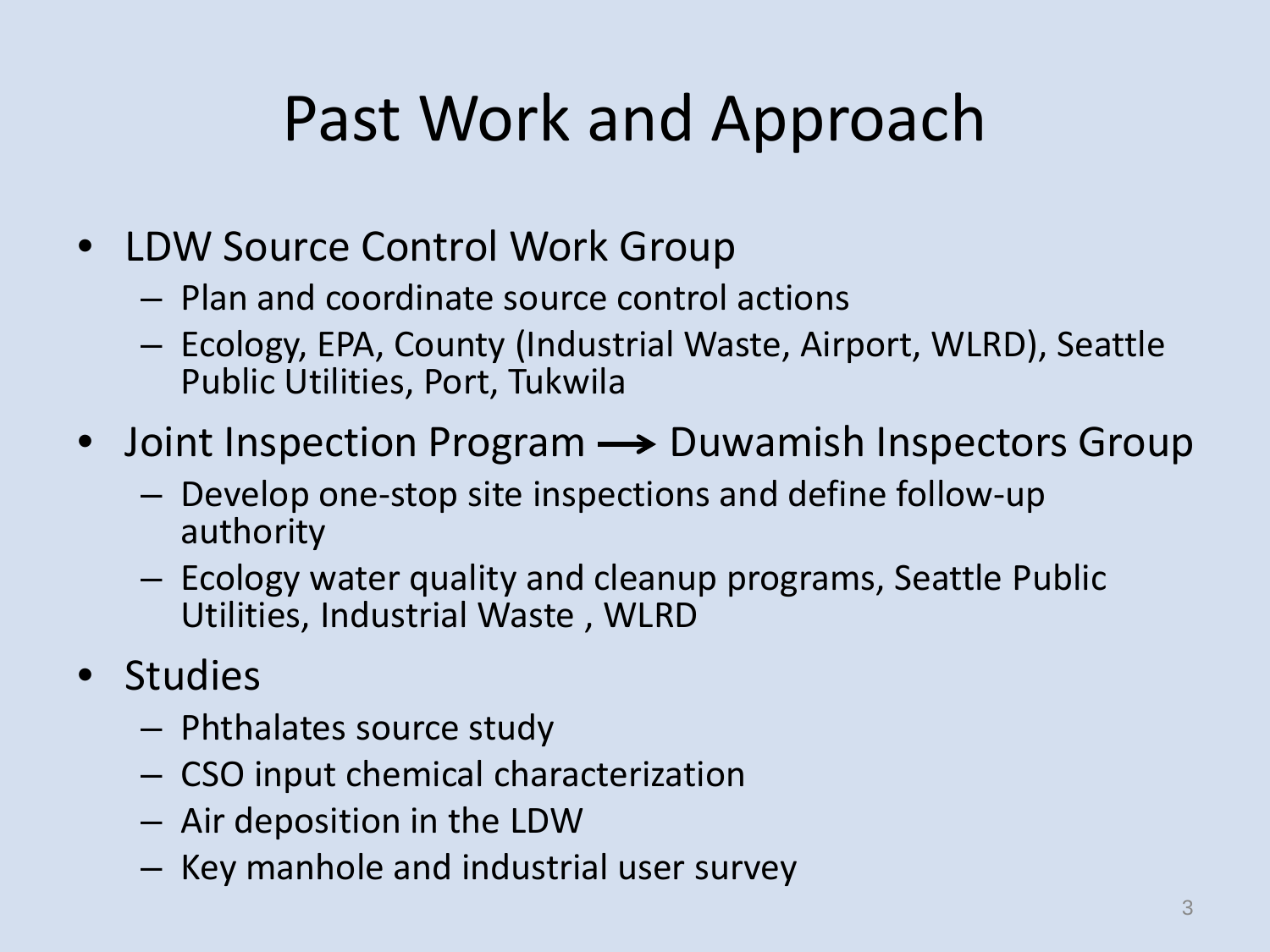# Past Work and Approach

- Funding Ecology Inspector
	- $-$  Stormwater inspections in combined basins (Brandon 1st)
	- Fills "hole" in current inspections
		- Lower priority for City than separated basins (CSOs 3% of inputs)
		- Industrial stormwater general permit exempts discharges to combined
	- Position funded for 3 years, starting July 2012, renewed annually
- Source control 3-year emphasis
	- Focus on front-loading source control efforts
		- Identifying and tracking sources to combined system
		- Frame question what to target next?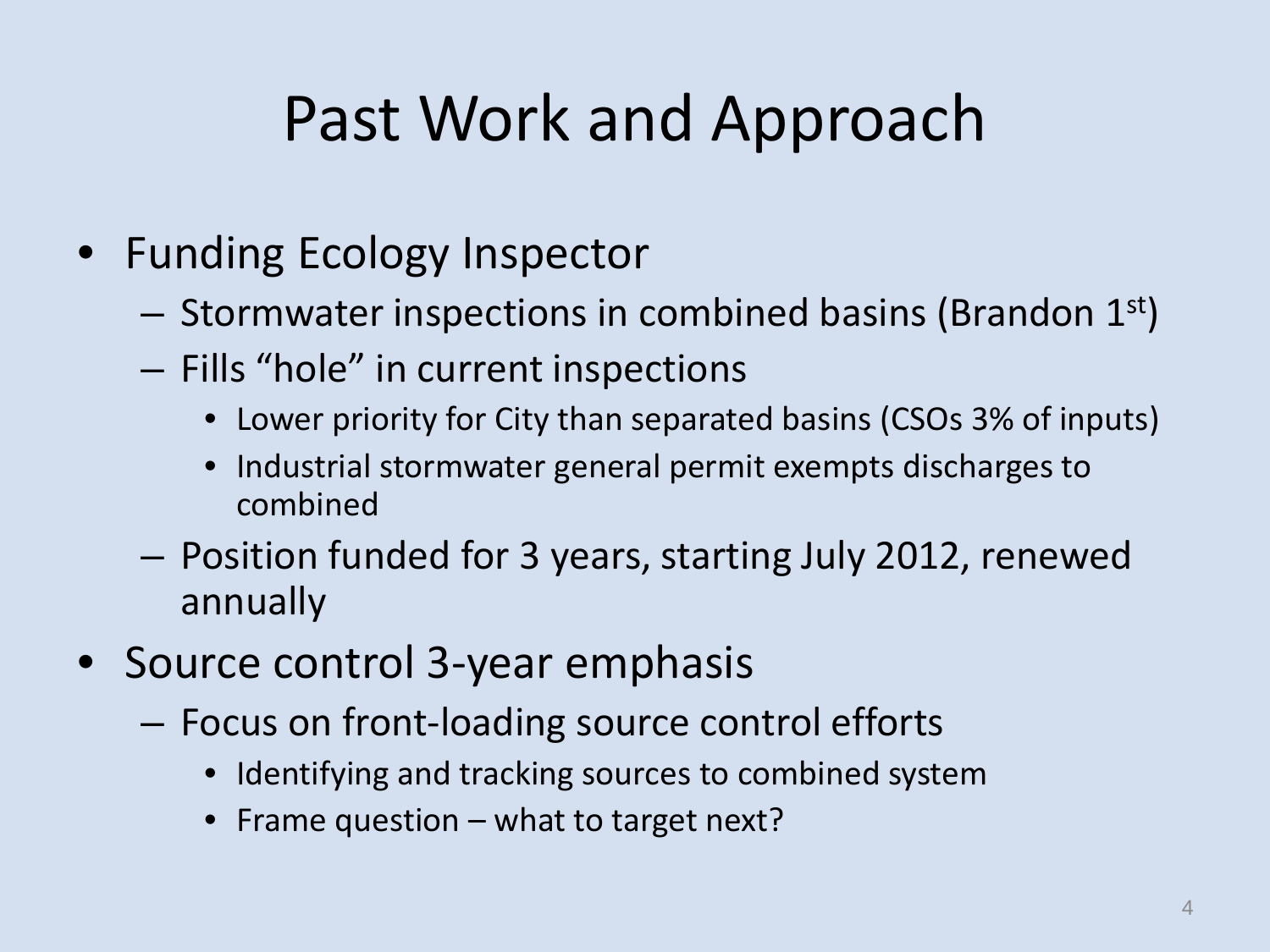# WLRD Source Control Studies

*Information to assist in understanding sources to the LDW*

- Bulk Air Deposition Study\*
- Green River Studies
	- Whole Water
	- Stream Sediments\*
	- Suspended Solids\*
- Brandon Basin CSO Study
- Duwamish CSO Source Tracing
- \* Received partial funding from Ecology for 3 studies during Jan-Jun 2013 No current Ecology funding for 2013-15 biennium

Past and present studies at:

[http://www.kingcounty.gov/environment/ wastewater/Duwamish-](http://www.kingcounty.gov/environment/wastewater/Duwamish-waterway/PreventingPollution/PollutionSources.aspx) [waterway/PreventingPollution/PollutionSources.aspx](http://www.kingcounty.gov/environment/wastewater/Duwamish-waterway/PreventingPollution/PollutionSources.aspx) <sup>5</sup>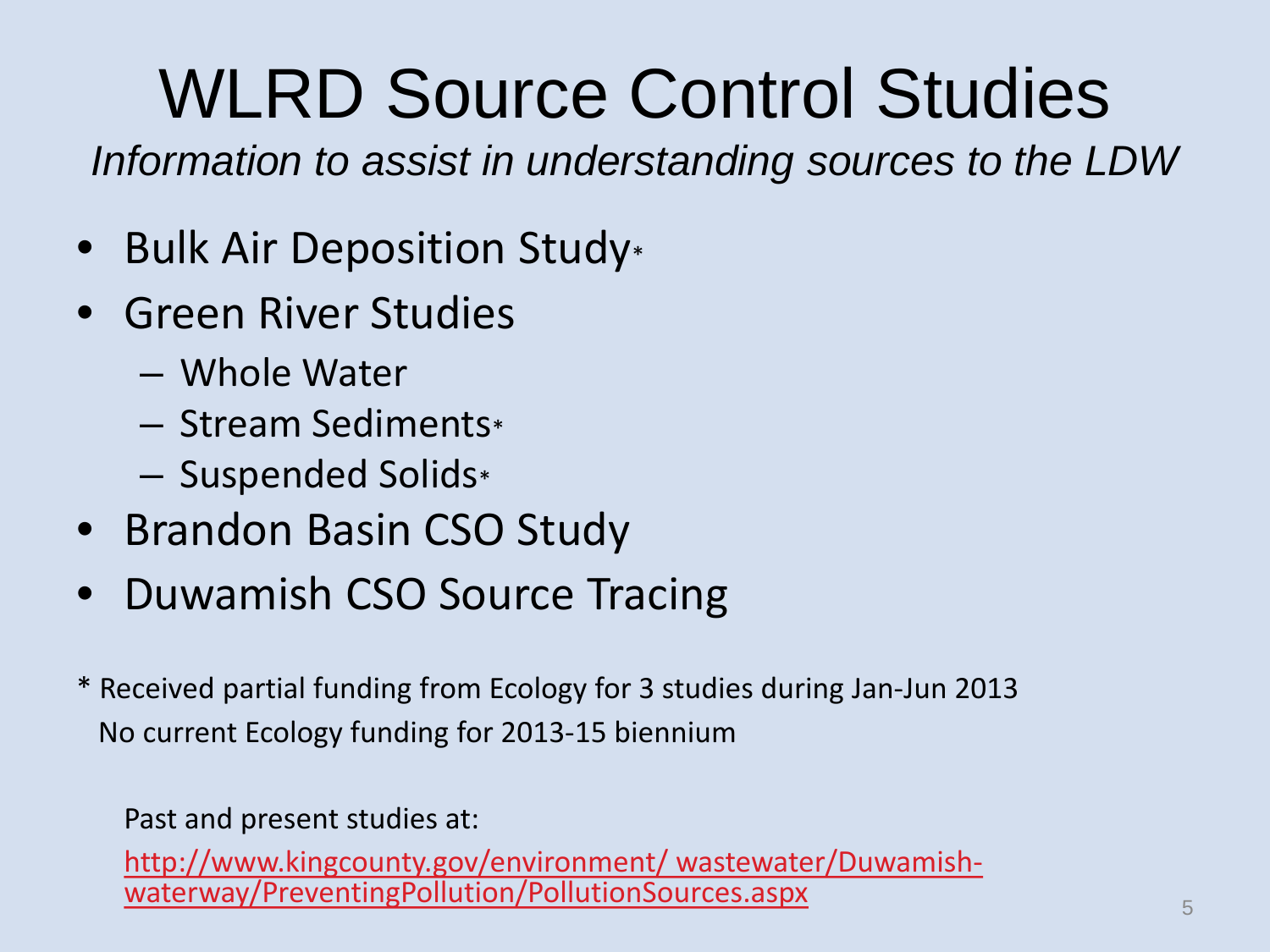### Source Control Schedule

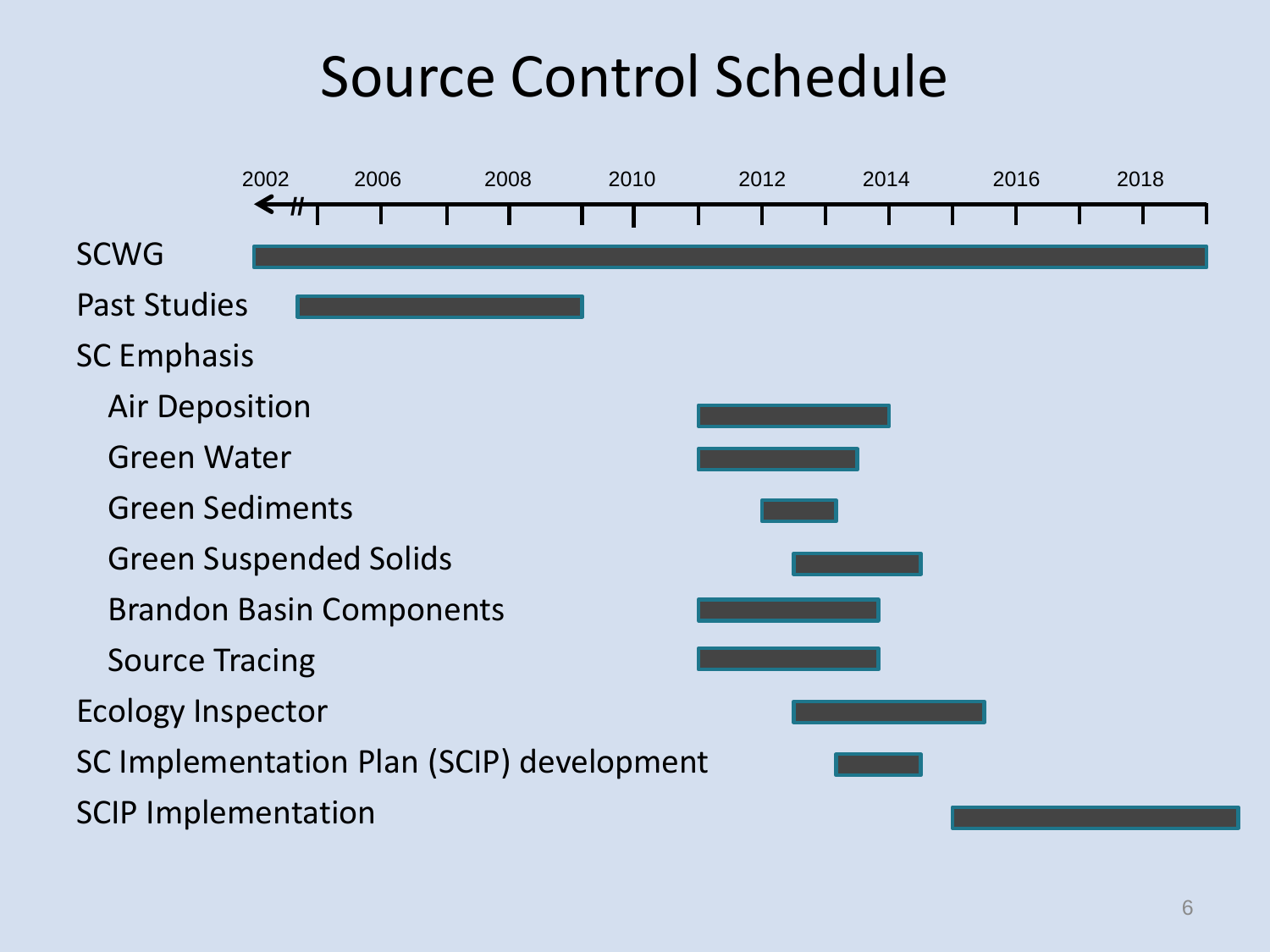## Next Steps: Studies

#### • Finish Studies

- Data reports
	- Bulk Air Deposition: Draft June 2013
	- Green River Basin Sediments and Whole Water: Draft September 2013
	- Green River Suspended Solids: Draft July 2014
	- Brandon CSO Basin: Draft February 2014
	- Incorporate later study results (e.g., water, air)
	- Final after any comments
- Follow-up briefings on findings
	- LDW Source Control Work Group
	- LDW Stakeholders
- Identify ongoing source control needs
	- Where to target efforts
	- Outstanding data gaps and questions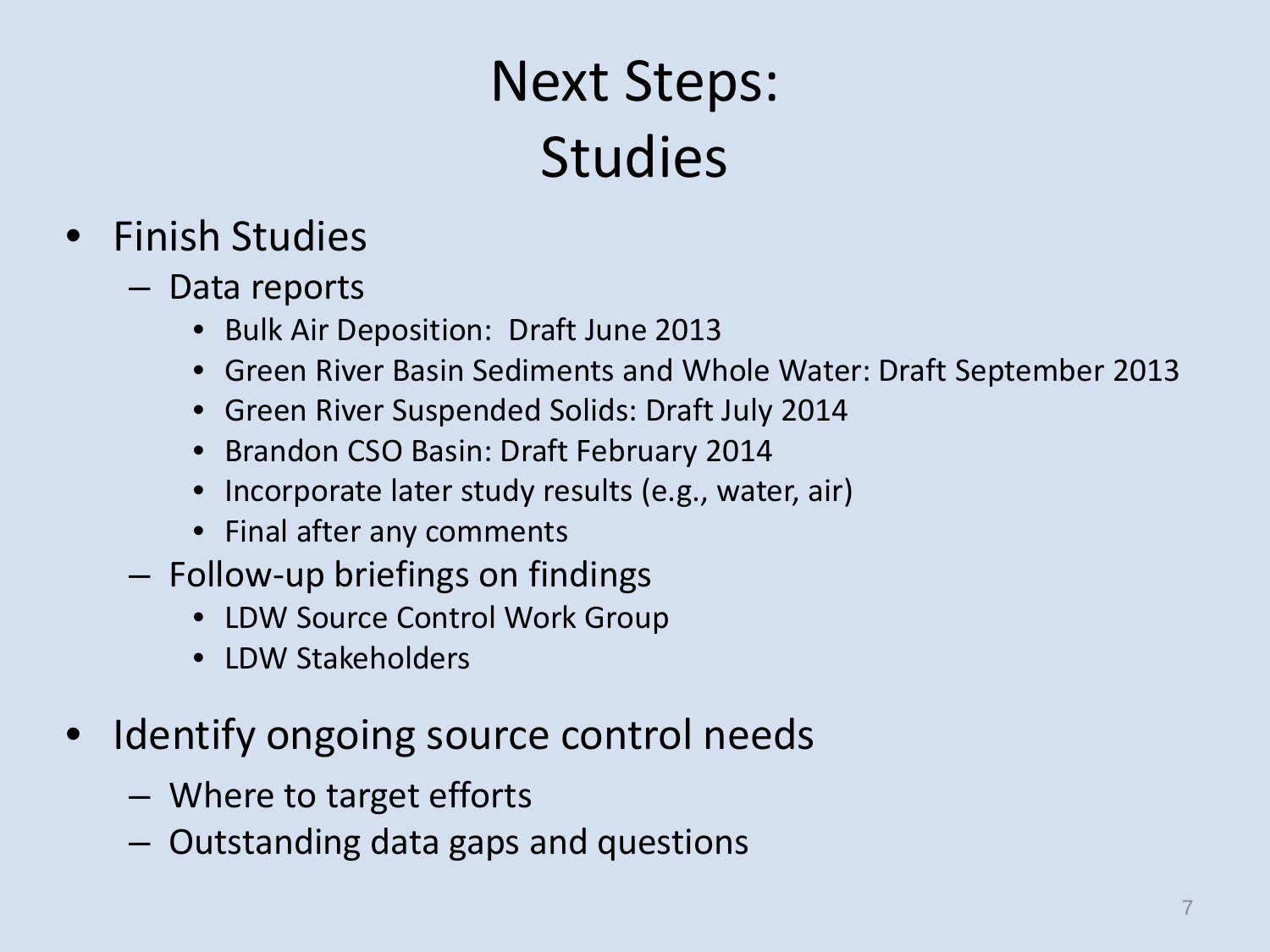### Next Steps:

#### Develop Source Control Implementation Plan

- Purpose and scope
	- Programs with regulatory authority
	- Next 5 years of activities, actions and resources
	- Appendices to Ecology Source Control Strategy (includes Ecology, City, Implementation Plan
- Negotiate with Ecology

– Target ~mid 2014 (by Record of Decision)